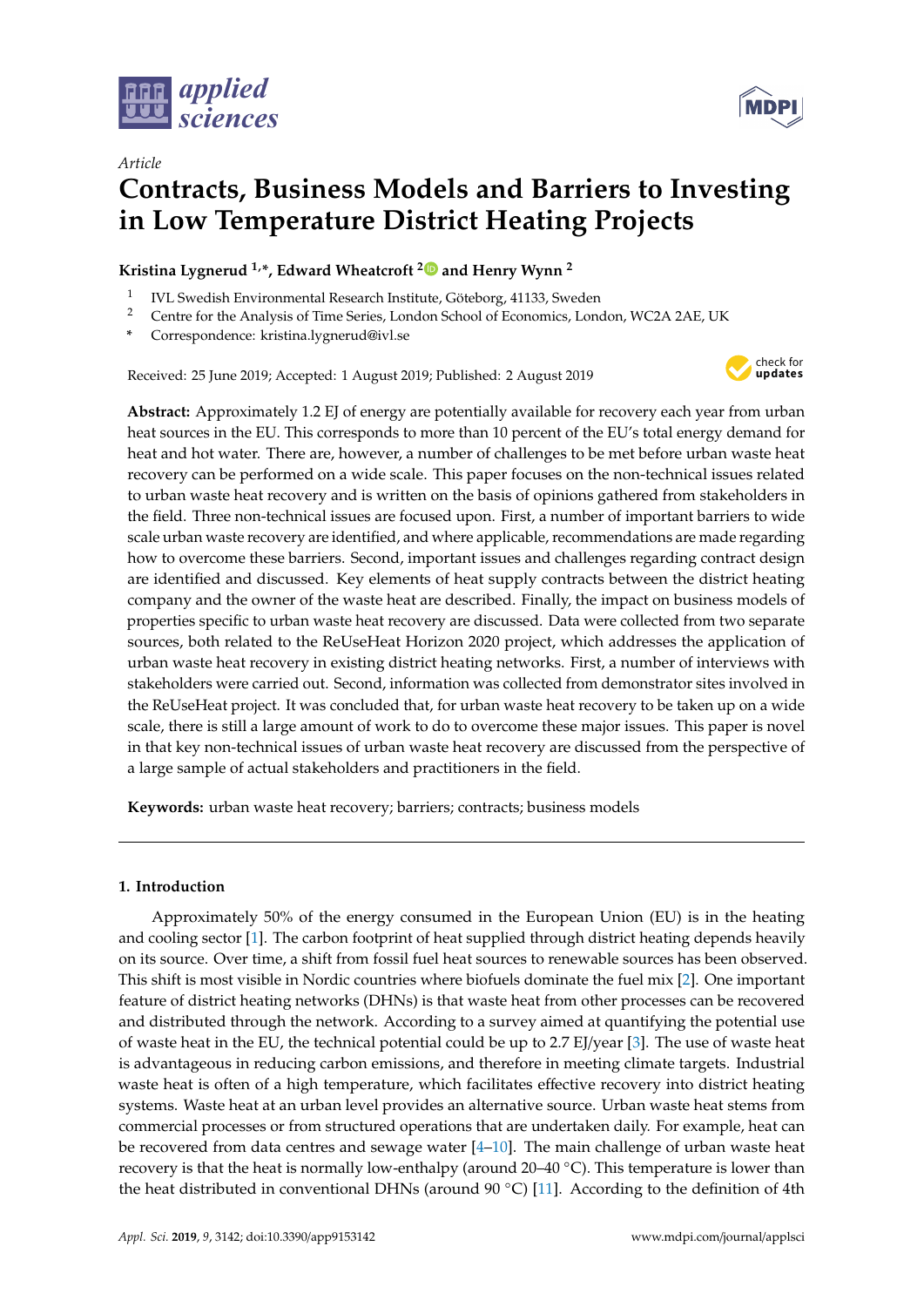Generation DHNs provided by Lund et al. [\[12\]](#page-9-4), future DHNs may need to supply low-temperature heat for space heating and domestic hot water (DHW) to energy-renovated existing buildings and new low-energy buildings. Heat from urban waste heat sources is able to be upgraded to fulfil end-user requirements and is thus expected to play a fundamental role in meeting global thermal energy demand [\[13\]](#page-9-5). However, urban waste heat recovery implementation is at an early stage and its feasibility needs to be demonstrated for the purpose of scaling up. New urban waste heat recovery system solutions are currently being designed across Europe. In an ongoing International Energy Agency project (the TS2 project on 4th generation district heating technology implementation), over 130 low temperature district heating installations have been identified [\(www.iea-dhc.org\)](www.iea-dhc.org), confirming that urban waste heat recovery is an upward international trend.

The ReUseHeat project, on which the authors of this paper are partners, is a Horizon 2020 EU funded project (see acknowledgements) addressing the input of urban waste heat into existing district heating networks through the implementation of four demonstrator sites. The ReUseHeat project aims to provide answers to open issues regarding urban waste heat recovery investments. It demonstrates the techno-economic viability of four large scale systems enabling the recovery of heat from urban heat sources (data centres, sewage water networks, metro stations and hospitals). At this stage, due to technical difficulties, the metro station demonstrator site is in a less developed state than originally envisaged, and thus results from this site are not currently available.

One key finding of the ReUseHeat project is that heat recovery potential from unconventional waste heat sources in the EU is significant. There is potential to recover 1.2 EJ/year from data centres, metro stations, service sector buildings, and waste water treatment plants. This corresponds to more than 10 percent of the EU's total energy demand for heat and hot water, which is approximately 10.7 EJ [\[14\]](#page-9-6).

There are a number of known barriers to investment in industrial waste heat recovery. One obvious barrier is the absence of a DHN in the proximity of the heat source. Other barriers are the existence of cost competitive heat supply alternatives and policy incentives for other forms of heat supply such as biomass or waste fueled CHP plants. There are also barriers to the technical installations themselves, e.g., more complex solutions being needed than foreseen, the temperature of the waste heat being lower than expected or expensive transmission pipes [\[15](#page-9-7)[–18\]](#page-9-8). Some barriers are linked to the interaction between the district heating company and the waste heat provider. It has been found that the quality of the heat (volatility of volume and temperature) is often perceived differently by the district heating company and the waste heat owner. The latter tends to claim that the heat is of premium quality, whilst the district heating provider will often disagree. Complexity is added by the existence of asymmetric information about the heat flow of each party involved in the collaboration [\[19\]](#page-9-9). Split incentives between project partners appears to be important when implementing waste heat recovery schemes [\[18\]](#page-9-8).

Investment in waste heat recovery also competes with alternative uses of investment capital [\[20–](#page-9-10)[22\]](#page-9-11). The risk that the heat source will terminate its core activity or move premises is often mentioned as a risk and therefore a barrier. In [\[23\]](#page-9-12), the authors assessed the risk of Swedish industrial waste heat recovery for the period from 1974–2014. The analysis verified that terminated industrial activity is a risk factor and that, in combination with cases in which there was a substitution for another heat supply, approximately 6% of all annual heat recoveries were lost. Other risk factors that were identified include a lower than predicted annual heat recovery and the use of heat pumps.

Systems for urban waste heat recovery often rely on the use of a heat pump, which creates a dependency on electricity, making volatility and trends in the price of electricity a key factor. An advantage of urban heat sources is that they are typically local to the network. For example, data centres, sewage water treatment plants, underground stations and service sector buildings are usually in urban areas.

The volume of heat that can be recovered from urban heat sources is usually lower than the volume available from large industrial processes. However, the fact that the heat sources are local and small has its own advantages. First, there is an opportunity to make use of multiple local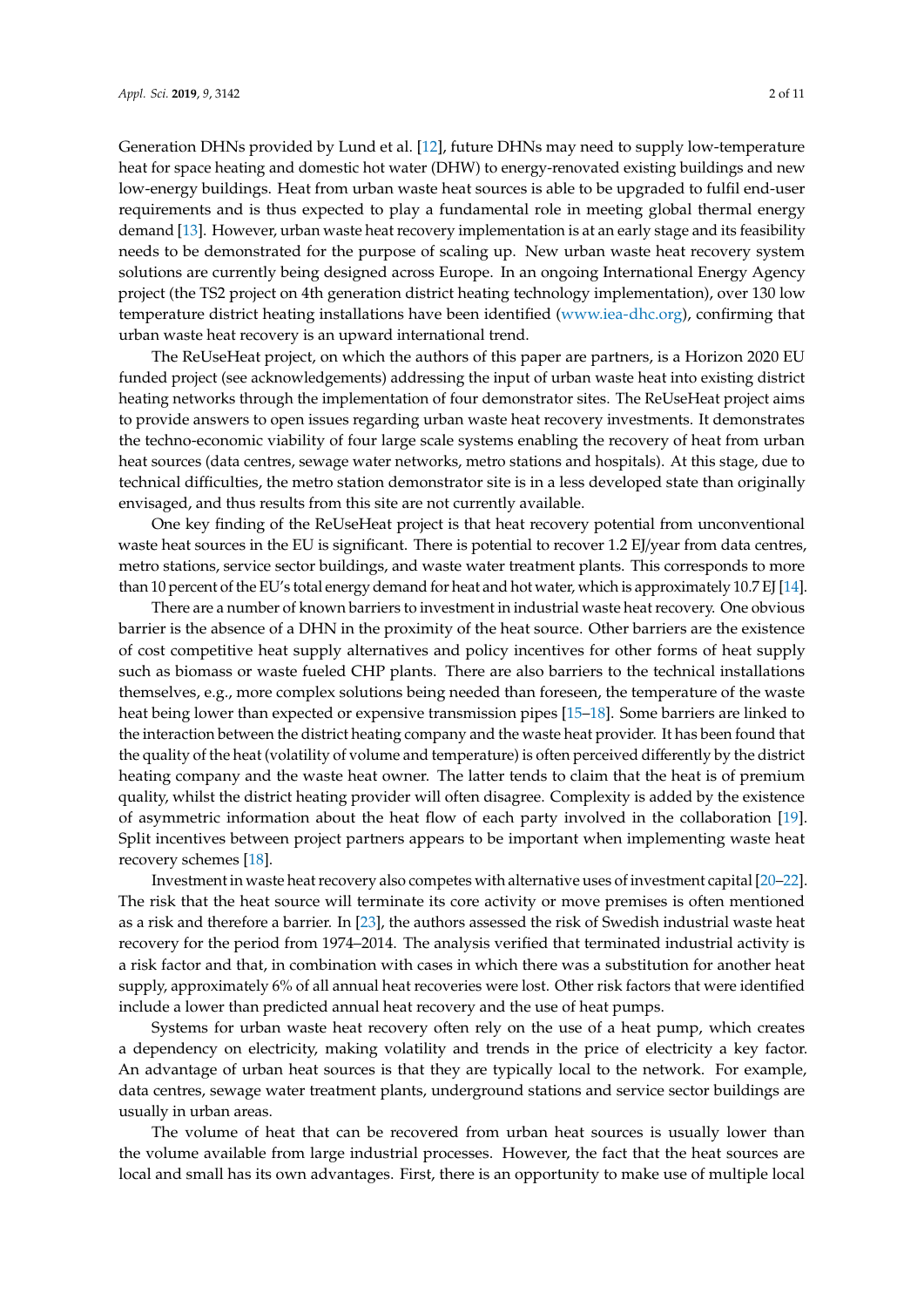heat sources, reducing the reliance on a single source, and therefore increasing the resilience of large DHNs. Second, to harvest the local heat source, close customer dialogue is needed. This builds trust and long-term engagement, which can create a competitive advantage for district heating providers over other heat suppliers who depend increasingly on digital interaction with customers [\[24\]](#page-10-0). Third, and most importantly, urban waste heat sources are fossil free (although the electricity used to power a heat pump may come from a non-renewable source) and readily available. Urban waste heat recovery is challenging but the potential fossil free energy potential of 1.2 EJ/year is a great incentive to overcome those challenges.

Much attention has been given to the technical side of urban waste heat recovery. This is a natural consequence of the need for validated technical solutions in a newly emerging area. However, other aspects regarding risk, contracts and business arrangements are equally important. In this paper, results are presented regarding the issues of barriers to investment, contractual arrangements and business models. The results come from research developed during the ongoing ReUseHeat project. Urban waste heat recovery suffers from issues of technical performance as well as challenges with efficient contracting and business modelling. This technical uncertainty is further aggravated by a lack of legislation and standardisation of urban waste heat recovery investments. The contractual uncertainty is increased because stakeholders other than the district heating company and the waste heat provider are often engaged in contractual arrangements, and the uncertainty of the business model is reflected in an over-reliance on the logic of business models for conventional, high temperature heat recovery.

The novel aspect of this paper is that non-technical issues from the perspective of a large number of actual stakeholders are reported. This is key because it provides a summary of the practical barriers to urban waste heat recovery, important contractual issues, and issues related to current business models from the perspective of those actually engaged in its practice or who might be engaged in the future.

# **2. Methods**

The ReUseHeat project demonstrates advanced, modular and replicable solutions enabling the recovery of waste heat available at the urban level. The demonstrator sites at an advanced enough stage to gather information at the time of writing are:

- Heat recovery from a data centre in Brunswick, Germany to supply 400 new residential buildings.
- Heat recovery from a hospital cooling system in Madrid, Spain to supply heating and hot water for the same hospital.
- Demonstration of an online energy dashboard, in relation to heat recovery from sewage water to supply heat to a new district in Nice, France.

The final demonstrator relates to heat recovery from a metro station. Results from this demonstrator are not reported since the project has been delayed.

The ReUseHeat project focuses on both technical and non-technical aspects of urban waste heat recovery. The focus of this paper is the latter; in particular issues regarding contracts, business models and barriers to investment.

The results presented were gathered from the project in two ways: an analysis of urban waste heat recovery stakeholders and through discussions with the demonstrators themselves. More details on each are given below.

## *2.1. Stakeholder Analysis*

A key part of the ReUseHeat project is to gather information and opinions from stakeholders of urban waste heat recovery around Europe. Interviews were therefore conducted with a range of stakeholders. Five stakeholder groups were identified as particularly relevant to urban waste heat recovery investments. These are: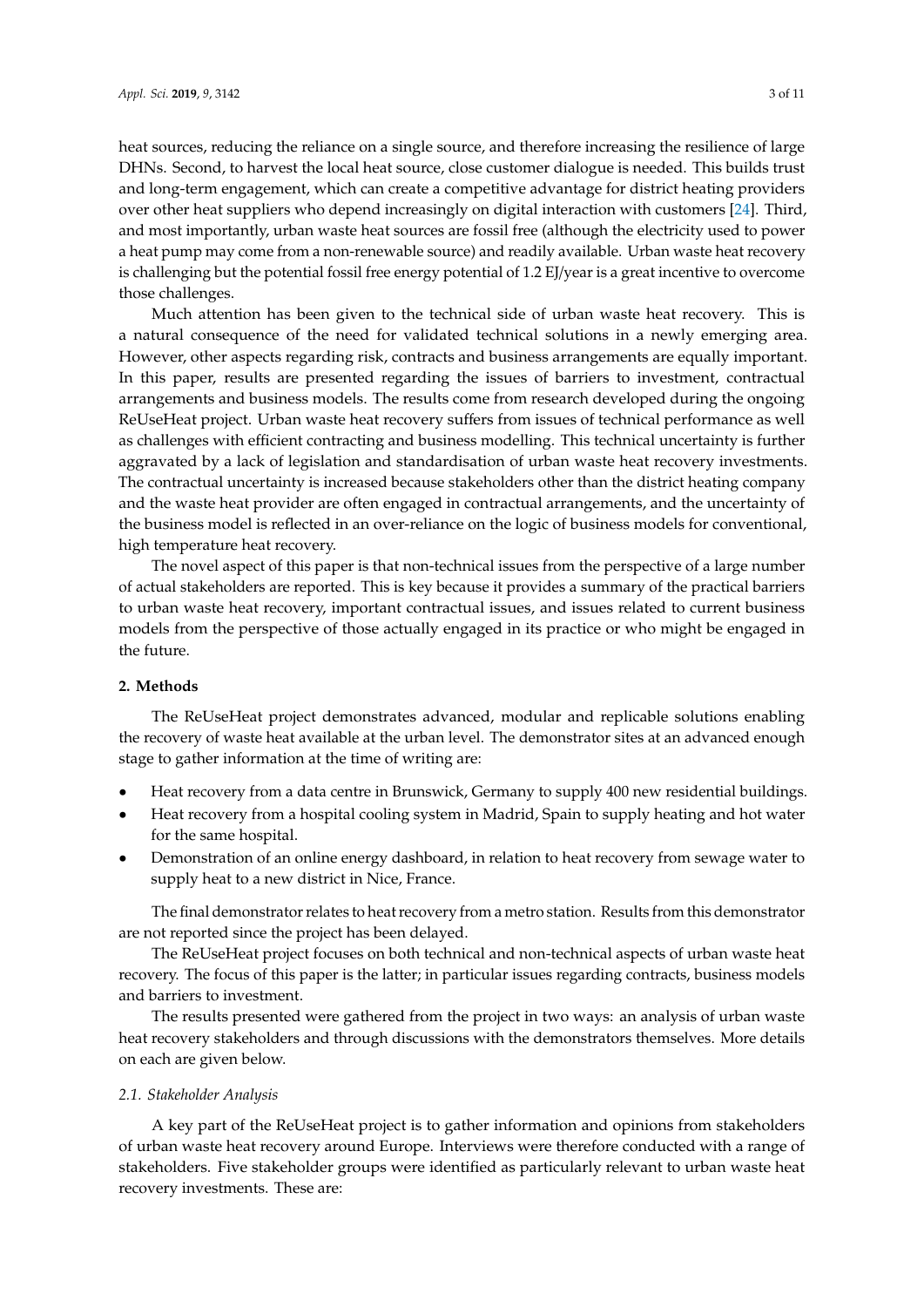- policy makers
- *investors*
- district heating companies
- waste heat owners
- customers

Stakeholders in each of the five categories were identified in eight EU countries:

Sweden, Germany, Denmark, France, Italy, Spain, Belgium and Romania. Interviews were carried out in each country. The target was to obtain two interviews per stakeholder category in each country. Eventually, the consortium was able to interview a total of 76 respondents. The distribution of respondents is shown in Table [1.](#page-3-0)

<span id="page-3-0"></span>

| Country | Customer | <b>District Heating</b><br>Company | Investor | <b>Policy Maker</b> | <b>Waste Heat</b><br>Supplier | Number of<br>Respondents |
|---------|----------|------------------------------------|----------|---------------------|-------------------------------|--------------------------|
| Sweden  |          |                                    |          |                     |                               | 11                       |
| Romania |          |                                    |          |                     |                               | 11                       |
| Italy   |          |                                    |          |                     |                               |                          |
| France  |          |                                    |          |                     |                               |                          |
| Germany |          |                                    |          |                     |                               |                          |
| Denmark |          |                                    |          |                     |                               | 10                       |
| Spain   |          |                                    |          |                     |                               | 10                       |
| Belgium |          |                                    |          |                     |                               |                          |

**Table 1.** The distribution of the respondents

The interviews were undertaken on the basis of a set of questionnaires designed with the aim of gathering perspectives on both technical and non-technical aspects of urban waste heat recovery. Responses to each question were recorded for later analysis. To account for new legislation on data protection (GDPR), all respondents were asked to sign an informed consent document before the interviews were performed.

## *2.2. Demonstrator Interviews*

One of the aims of ReUseHeat is to gather and share the experiences of the demonstrator projects on issues regarding contracts, business models and barriers to investment. As such, regular contact has been maintained between the demonstrators and those working on less technical parts of the project. Through site visits and regular online communications, the perspectives of those working on urban waste heat recovery were gathered and these form a key part of the results presented in this paper.

## *2.3. Extracting Stakeholder Perspectives and Demonstrator Experiences*

Both the stakeholder interviews and discussions with demonstrators provided a great deal of information that needed to be condensed into a number of key points. The stakeholder interviews took place at an early stage of the project, and as such, inspired the direction of discussions with the demonstrators. In order to condense the contents of the interview transcripts, each one was reduced to a short set of notes containing key details from the interviews. These were then able to be analysed formally to extract important themes by searching for key words, counting the number of respondents in agreement with each question, etc.

The overarching aim of both the stakeholder interviews and discussions with demonstrators was to gather knowledge and experience from those who are actually engaged in the field and dealing with these issues on a daily basis. It was envisaged that the conclusions would be helpful in identifying challenging issues and helping stakeholders to consider these issues at an early stage. It was also hoped that the issues identified might lead to future research avenues and more in-depth solutions.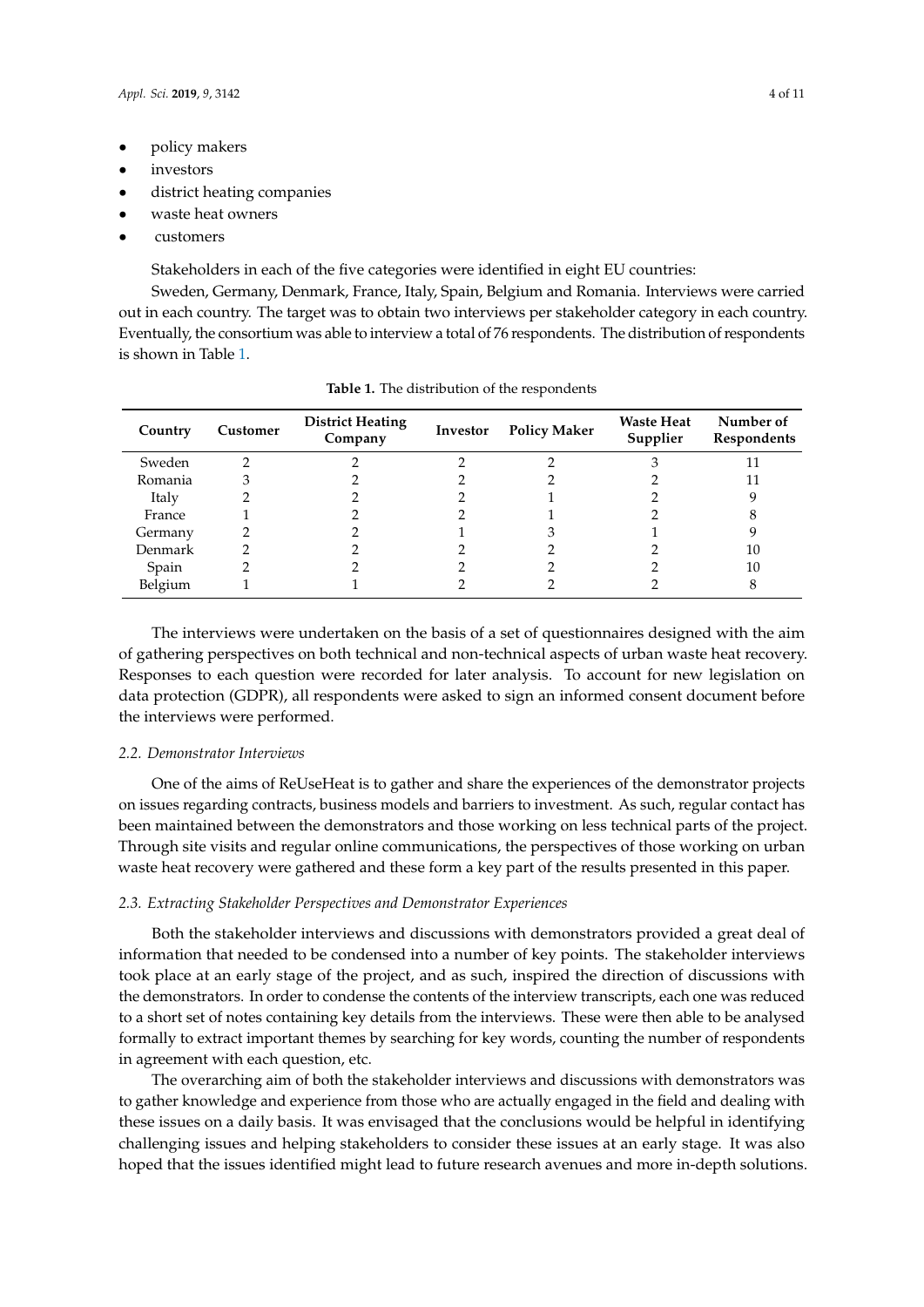More information on the topics discussed in this paper are available in deliverables from the project that are publicly available on the ReUseHeat webpage [\(www.reuseheat.eu\)](www.reuseheat.eu).

# **3. Results**

The combination of the stakeholder analysis and discussions with the demonstrators yielded a number of common themes related to the three issues addressed in this paper (barriers to the uptake of urban waste heat recovery, contract design and business models). These common themes are described further in the following three subsections.

## *3.1. Barriers to Urban Waste Heat Recovery*

## 3.1.1. Low Technical Maturity of the Existing System Solutions

Due to the low technical maturity of urban waste heat recovery systems (e.g., there are a limited number of precedents for the combination of heat pumps and DHNs) and the fragmented legal framework, policy makers are an important stakeholder group moving forward. They have the power to generate the correct incentives to support the technology. Perhaps the most efficient way to do this would be to create direct urban waste heat recovery incentives (e.g., through subsidised electricity for heat pumps), and/or to increase the cost of emitting  $CO<sub>2</sub>$  (this of course would benefit all green technology). Investors have the power to invest in green projects, which makes them very important in the context of urban waste heat recovery investments. Greater demand for green investments and bonds may eventually increase opportunities in this area.

# 3.1.2. Long Payback Periods

Urban waste heat recovery investments are a product development area for district heating companies. To achieve increased market uptake, district heating companies and owners of waste heat have key roles to play. However, the low profitability of the investments triggered by long payback periods means there is limited market pressure to develop urban waste heat recovery projects. The introduction of incentives may be able to reduce payback periods and make investments of this kind more attractive.

## 3.1.3. Existing Incentives for RES and CHP

The long payback periods typically seen in urban waste heat recovery investments suggest a need for policy incentivising reductions in  $CO<sub>2</sub>$  through this kind of technology and investment proposals with beneficial terms for institutional investors. The current incentives for Renewable Energy Systems (RES) appear to disincentivise urban waste heat recovery investments over alternative solutions.

The authors of this paper know of only one case in which incentives explicitly target low temperature district heating investments. The German Wärmenetz 4.0 scheme provides funds for up to 60 percent of the cost of feasibility studies and 50 percent of eligible project costs for the realisation of those studies [\[25\]](#page-10-1).

## 3.1.4. Absence of a Legal Framework for Urban Waste Heat Recovery

Urban waste heat recovery is a relatively young technology, and as such, virtually no countries or territories have legal frameworks or standardised permit procedures. This is a challenge because there is no legal clarity, increasing uncertainty and pushing up costs.

# 3.1.5. Absence of Standardised Contracts

There is a lack of standardised contracts for use in urban waste heat recovery. This means that contracts must be drawn up from scratch, increasing costs and extending contract negotiations. There is also an increase in risk because the probability of omitting important clauses is elevated. Contracts from other projects are typically hard to learn about for reasons of confidentiality. The development of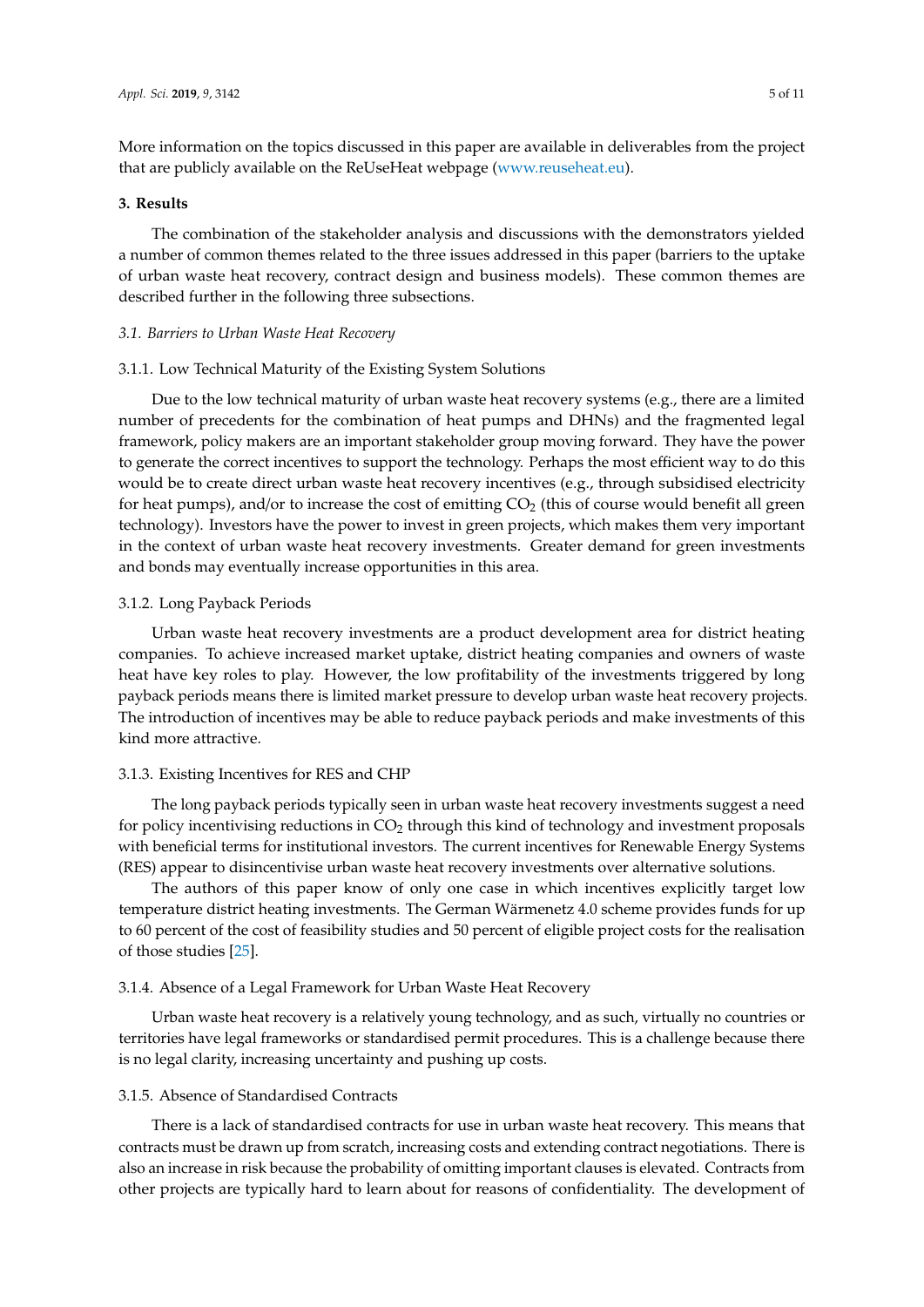standardised contracts would be an extremely valuable tool for advancing the agenda to ramp up urban waste heat recovery.

## 3.1.6. Diverging Views on the Value of Heat

The divergence in the views of heat owners and district heating companies regarding the "value" of heat is a major barrier for industrial waste heat recovery investments, and this was commonly mentioned as a problem in the stakeholder interviews. To overcome this challenge, efficient contractual arrangements and transparency are key; something that is underlined by the local nature of urban waste heat recovery investments.

#### 3.1.7. The Low Temperature of Urban Waste Heat

As urban waste heat recovery solutions become mature, it is likely that the temperature level of the heat source will become less important to the success of the urban waste heat recovery investment. Urban waste heat sources are local, which is a major benefit in terms of the cost of building the infrastructure. The volumes of heat that can be recovered are typically known, and thus this is not considered to be a major risk item by stakeholders. What appears to be of greater importance is to have long-term guarantees regarding future volumes (preferably in long-term contracts) of heat to increase the predictability, and thus reduce the risk of the investment.

<span id="page-5-0"></span>In summary, there are currently a number of barriers to investment in urban waste heat recovery. They are summarised in Table [2.](#page-5-0)

| <b>Barrier</b> | Description                                                |  |  |  |
|----------------|------------------------------------------------------------|--|--|--|
|                | Low technical maturity of the existing system solutions    |  |  |  |
| 2              | Long payback periods                                       |  |  |  |
| 3              | Existing incentives for RES and CHP                        |  |  |  |
| 4              | Absence of a legal framework for urban waste heat recovery |  |  |  |
| 5              | Absence of standardized contracts                          |  |  |  |
| 6              | Diverging views of the value of heat                       |  |  |  |
|                | The low temperature of urban waste heat                    |  |  |  |

**Table 2.** Barriers to urban waste heat recovery investments.

# 3.1.8. Summary

The barriers identified above demonstrate that there is still significant work to be done before urban waste heat recovery can be widely adopted. Perhaps the most important actions that could be taken to improve the situation are:

- (i) Updating the legislative framework to account for urban waste heat recovery.
- (ii) Increasing awareness of urban waste heat recovery.
- (iii) Introduction of financial incentives that can compete with those for renewables.
- (iv) More research and demonstration to make urban waste heat recovery investments turnkey and widespread.

## *3.2. Contracts*

The nature of urban waste heat recovery means that there are typically multiple parties involved. Whilst the DH company and the owner of the waste heat are the key parties, there are usually additional parties. For example, the Brunswick demonstrator in the ReUseHeat project has three parties (the DH company, the data centre and a parent company of the DH company), the Madrid demonstrator has three (the DH company, the hospital and the constructor of the technology) whilst the Nice demonstrator has five (the DH company, the owners of the online dashboard, the owner of the waste heat, a public research institution developing the software for the dashboard and the local authority).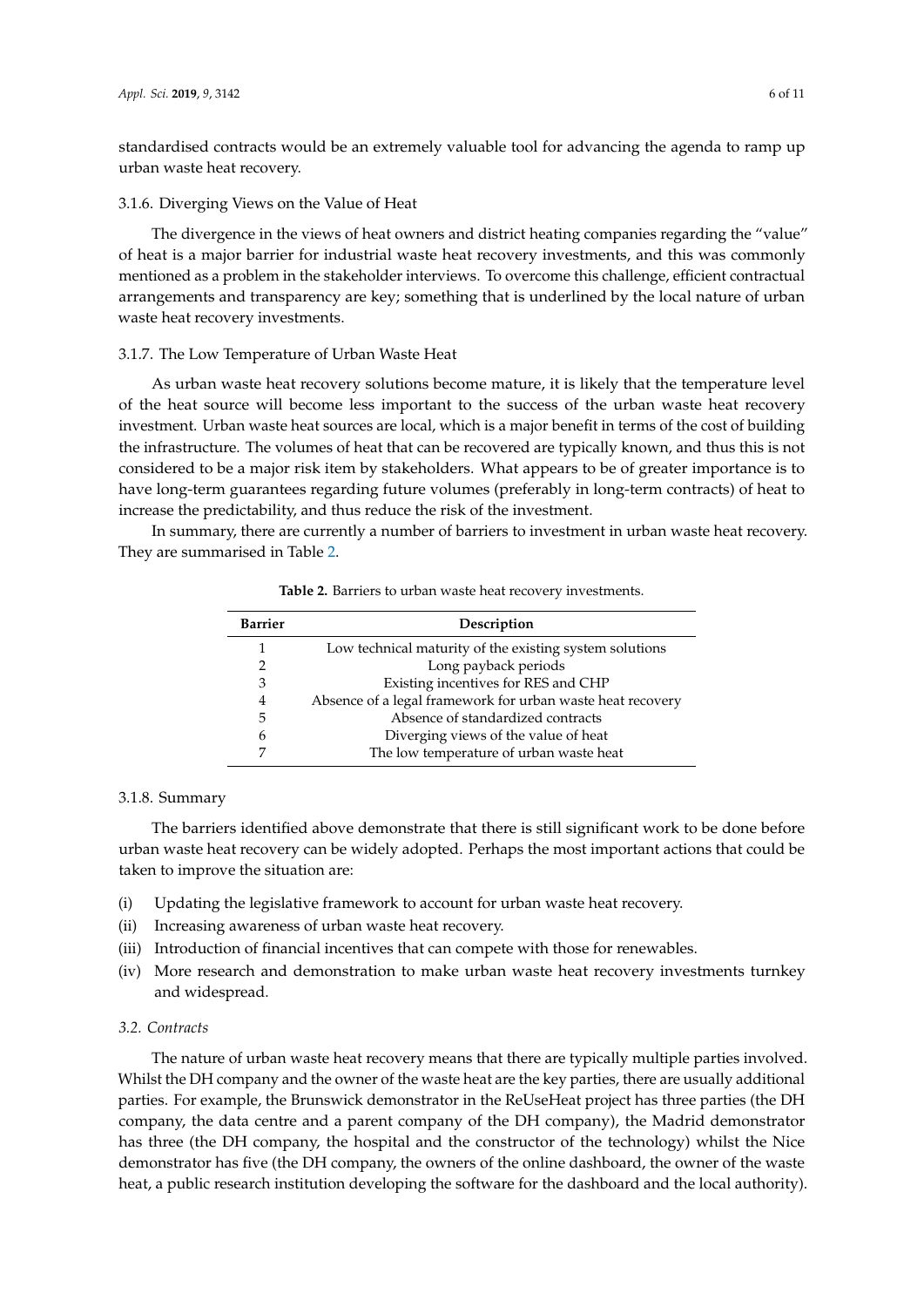Typically, the larger the number of parties involved, the more contractual arrangements that are required and therefore the more complex the project. This can be both costly and time-consuming and has been identified as a barrier to urban waste heat recovery.

It is probable that the low maturity and penetration of urban waste heat recovery investments is one reason for the many contractual arrangements. As the technology matures, it is likely that the need for the involvement of the public sector, research institutions, etc., will be reduced. As knowledge of urban waste heat recovery investments improves over time, it is likely that the number of stakeholders will reduce, reducing the number of contractual arrangements, and therefore, the cost of the project.

The most important contractual arrangement in urban waste heat recovery is undoubtedly that between the owner of the waste heat and the DH company. The immature nature of urban waste heat recovery as a technology means that standardised contracts are not typically available, and thus such arrangements must be drawn up from scratch. Through the stakeholder interviews and discussions with the demonstrators, the following issues were identified as key in the design of heat supply contracts.

## 3.2.1. Shared Incentives

It is important that both parties are incentivised to continue with the arrangement in its contracted form. This is true of waste heat contracts and should be taken into consideration in contract design. Split incentives (i.e., areas in which the two parties are incentivised by conflicting actions) should also be closely monitored.

# 3.2.2. Details of Supply

Details regarding supply are an important part of heat supply contracts. This section of the contract should state clearly how much heat should be supplied, at what temperature and during which hours. In some cases, payment may be made for waste heat, and thus details of the formula by which payment is made should be specified. Clauses regarding quality control may also be included along with details of who (if anyone) is responsible for monitoring the temperature of the heat. Details of maintenance activities that affect supply should also be specified.

The question of the cost of the waste heat to the DH company is an important one that impacts the level of risk to each party. From the stakeholder interviews, a wide range of approaches to this issue were identified. In some cases, the DH company has a tariff per unit of heat. In other cases, there is a more complex arrangement. For example, in one case in Sweden, no fee is paid when the outside temperature rises above 7 degrees Celsius. In another, the contract states that heat should be supplied for free in the summer and for a fixed fee per unit in the winter.

# 3.2.3. Resources

The contract should specify what resources are needed for heat recovery to take place and who is responsible for their supply. For example, heat pumps are powered by electricity so the contract should state who is responsible for supplying that electricity. In addition, heat is delivered via hot water and thus the contract should state who is responsible for supplying it.

# 3.2.4. Communication Channels

Given the long term nature of the arrangement, it is important for regular contact to be kept up to date between the parties to maintain a good relationship. To ensure this is the case, details of communication channels and the frequency of communication should be clearly written into the contract.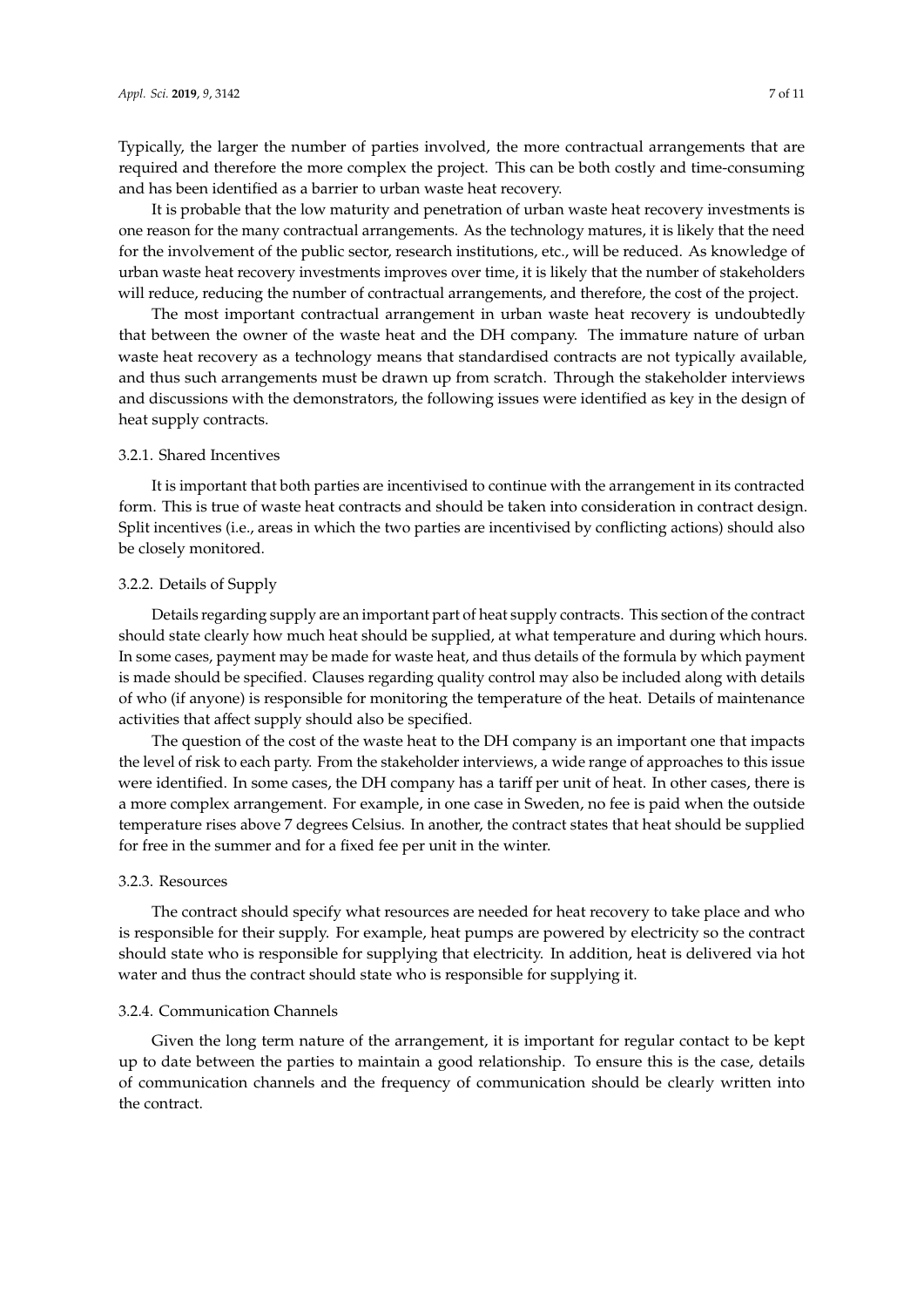## 3.2.5. Operational Activities

It is important to consider that involvement in district heating is not the core business of the heat supplier. Whilst such an arrangement can be financially beneficial, the supplier is unlikely to be willing to spend significant time understanding the complexities of district heating and engaging in complex contractual arrangements. It is therefore important that such arrangements are kept simple.

## 3.2.6. Renegotiation

The long term nature of heat supply contracts makes the role of renegotiation important. Any party entering into a contractual arrangement of ten to fifteen years, as is often the case under such arrangements, takes on a significant risk. Renegotiation clauses allow for flexibility in that relationship, thus reducing the risk. It should be noted, however, that renegotiation can be damaging for some parties. The outcome of negotiations will of course depend on the respective bargaining positions of each party.

# 3.2.7. Mitigation

Mitigation is an important part of contractual arrangements, particularly when they extend over long periods. Actions to be taken, and by which party, when difficulties arise should be written carefully and unambiguously into the contract.

#### 3.2.8. Simplicity of Contracts

Another key factor arising from discussions with the ReUseHeat demonstrators is that, from the perspective of the heat supplier, contracts should be kept as simple as possible. Therefore, there is a trade-off between contracts tailored towards the needs of the district heating company and the simplicity of the arrangement.

<span id="page-7-0"></span>In summary, there is a number of issues to account for to ensure efficient heat supply contracts. They are summarised in Table [3.](#page-7-0)

| Issue         | Description            |  |  |
|---------------|------------------------|--|--|
| 1             | Shared incentives      |  |  |
| $\mathcal{P}$ | Details of supply      |  |  |
| 3             | Resources              |  |  |
| 4             | Communication channels |  |  |
| 5             | Operational activities |  |  |
| 6             | Renegotiation          |  |  |
| 7             | Mitigation             |  |  |
| R             | Simplicity of contract |  |  |

**Table 3.** Issues to account for to ensure efficient heat supply contracts

#### *3.3. Business Models*

From the stakeholder interviews and discussions with the demonstrators, an important conclusion is that the value of environmentally friendly solutions to the end user is not generally exploitable at the current time. This means that most customers are not willing to pay a premium for heat that comes from a renewable or recovered source. Therefore, standard business models from conventional district heating are typically used for urban waste heat recovery. Despite this, the value of green energy is a potential opportunity for urban waste heat recovery in the future.

All three of the demonstrator sites in the ReUseHeat project share a common feature, that is, development has focussed on the nature of the technology as the dominant factor. This is characteristic of demonstrator sites and is not unique to urban waste heat recovery schemes. However, if the demonstrator site developers account for added green value on the customer side of the new technology, then the value of the demonstrator site installation could be increased beyond the technological validation. The value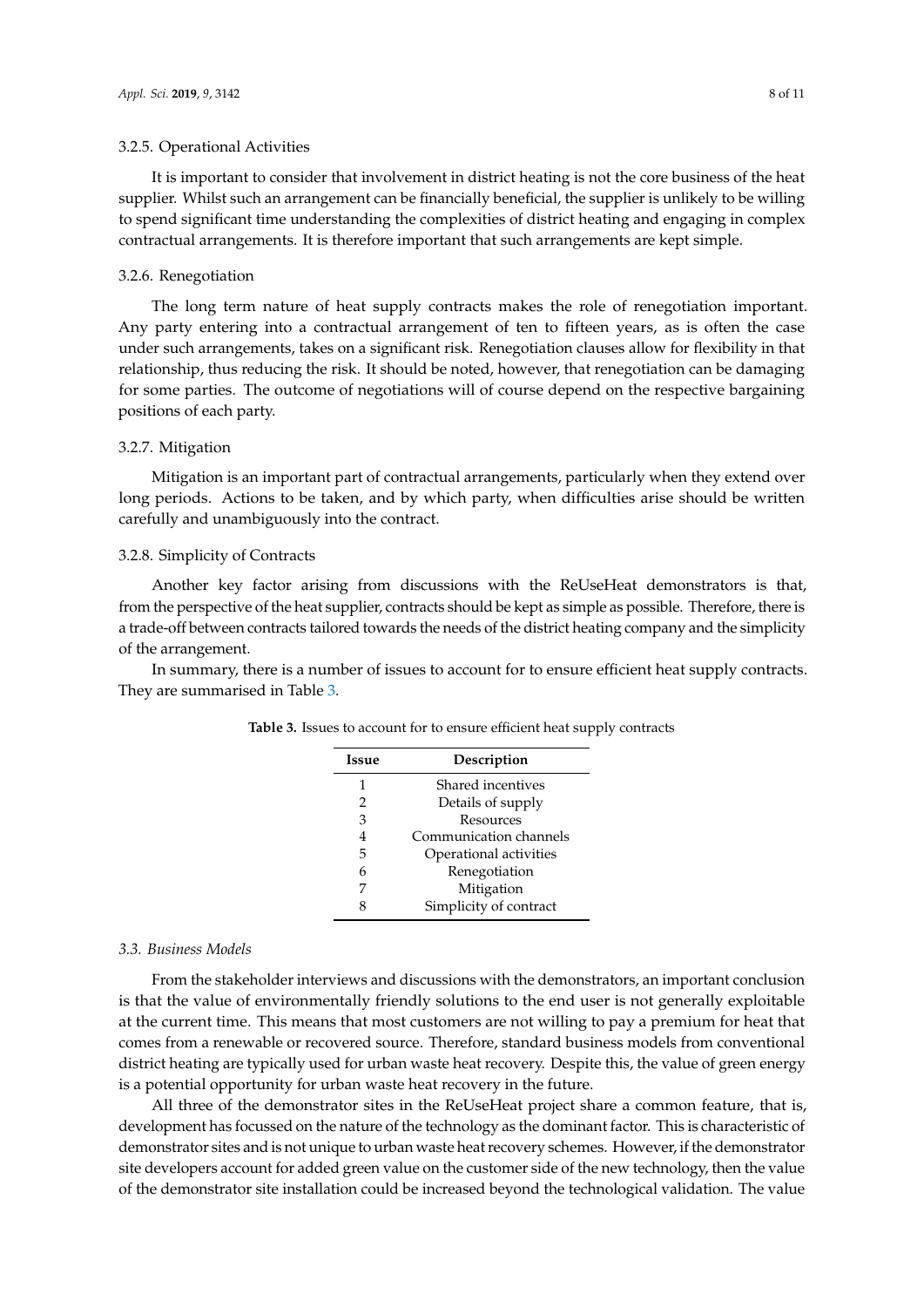of using green solutions is a key incentive for the demonstrator site partners to engage in the ReUseHeat project, since, not only is this a way to improve the reputation of the company brand, but it also offers customers district heating without extending the production capacity of heat at the central production unit. It adds additional value in urban waste heat recovery investment, compared to the conventional district heating business model. The value of green is of importance to cities, politicians and the companies engaged in the heat recovery, but it does not yet appear to be in great demand by end-users, and thus cannot be used as a selling point. This makes it difficult to currently profit from low temperature district heating investment.

Another conclusion of this study is the importance of close interaction between the DH company and the heat source. In all three ReUseHeat demonstrators to date, close interaction has been key to the progression of the projects.

A key difference between urban waste heat recovery and traditional district heating is the need for heat pumps (these are used on all three ReUseHeat demonstrator projects). Urban waste heat is typically of a lower temperature and therefore needs to be upgraded. This means there is a reliance on electricity to run the heat pump, and uncertainty about the price of electricity is considered to be a key risk to urban waste heat recovery. This risk is somewhat mitigated on the Brunswick demonstrator since the DH company runs an existing CHP plant, which generates electricity alongside heat from the district heating network. Such arrangements may be useful for future urban waste heat recovery projects.

One final issue regarding business models is that the DH company will often be an existing supplier of heat in the area. This means that the introduction of urban waste heat recovery by that company may reduce its revenue in other areas and may therefore discourage investment in this area. Government incentives may help to solve this issue by making the switch financially viable.

### **4. Discussion and Conclusions**

The technical engineering projects used for waste heat are not particularly difficult or complex, rather, it is the socio-economic environment that is unfamiliar. Stakeholders are a disparate group without long term experience of working together. As with any new business model, great care needs to be taken with contract design and new kinds of risk such as failure of the heat source, increasing electricity prices, and inadequate demand. The difficulties are compounded by a failure by governments or regulators to produce an attractive legislative environment, which would include incentives for investment. Because of the eclectic nature of urban waste heat recovery, if only because of the variety of sources, producing standardised contracts is difficult, although it can be argued that they are essential in the long run. With regard to the technical issues, there are a number of special features to consider. Perhaps the most important is the quality of the heat, namely, the low temperature and volatile nature of the sources. However, the shear range of waste heat sources is a big advantage, which given the right management, can lead to a resilient source of heat and this might be especially valuable given increasing civic awareness of carbon targets. The ReUseHeat project is fortunate to have demonstrators which have clarified many of these issues.

**Author Contributions:** K.L. wrote and prepared the bulk of the manuscript, lead the research into business models, assisted with research into contracts and barriers and carried out several of the stakeholder interviews. E.W. carried out much of the research into contracts and barriers to investment and wrote and edited parts of the manuscript. H.W. lead and helped to carry out much of the research into contracts and barriers to investment and assisted in writing and editing the manuscript.

**Funding:** This work was funded by the ReUseHeat project, grant number 767429.

**Conflicts of Interest:** The authors declare no conflict of interest.

#### **References**

- <span id="page-8-0"></span>1. EU Commission. *An EU Strategy on Heating and Cooling*; Commission E, Ed.; EU Commission: Brussels, Belgium, 2016.
- <span id="page-8-1"></span>2. Lygnerud, K. Challenges for business change in district heating. *Energy Sustain. Soc.* **2018**, *8*, 20. [\[CrossRef\]](http://dx.doi.org/10.1186/s13705-018-0161-4)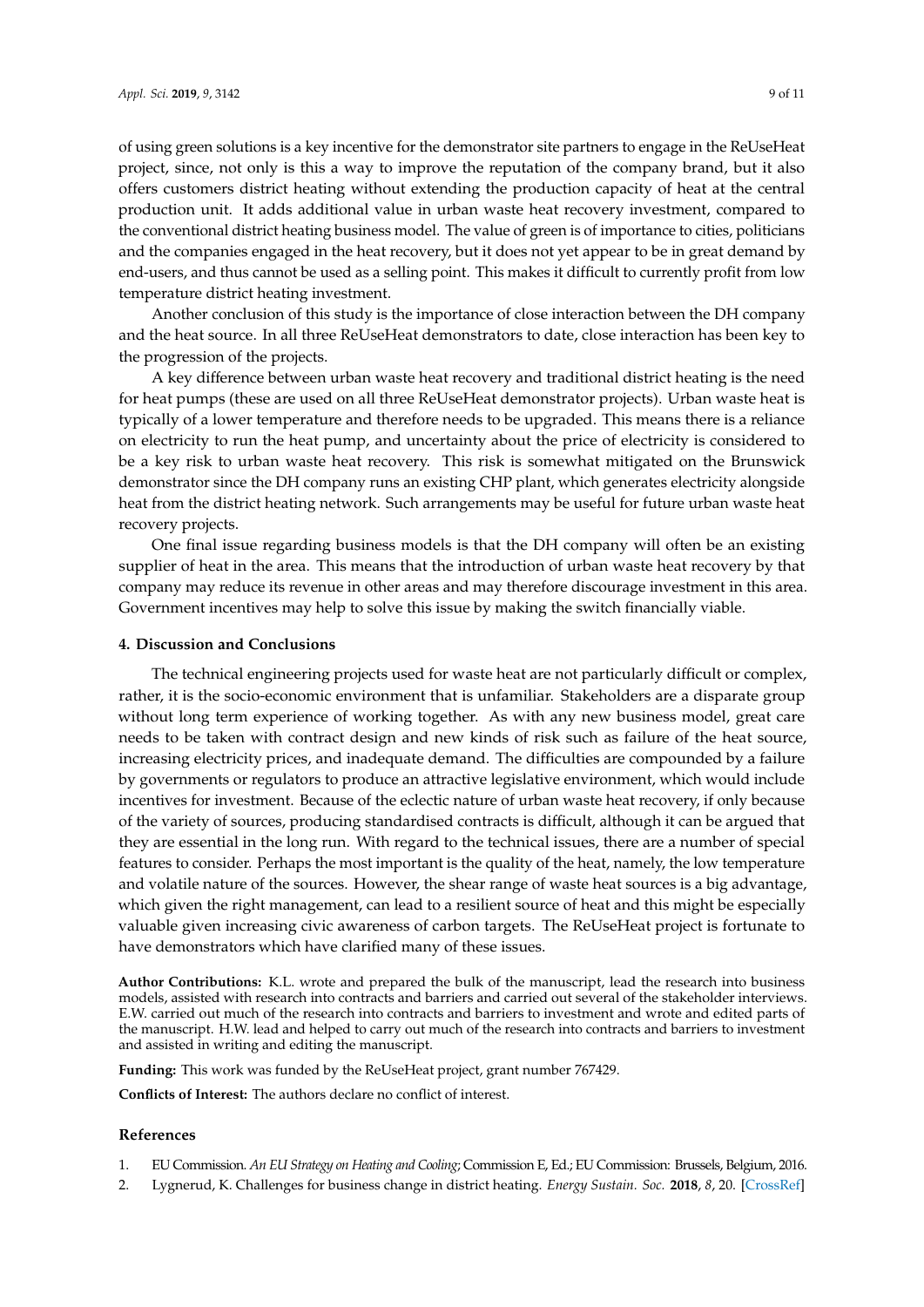- <span id="page-9-0"></span>3. Miro, L.; Brückner, S.; Cabeza, L.F. Mapping and discussing Industrial Waste Heat (IWH) potentials for different countries. *Renew. Sustain. Energy Rev.* **2015**, *51*, 847–855. [\[CrossRef\]](http://dx.doi.org/10.1016/j.rser.2015.06.035)
- <span id="page-9-1"></span>4. Meggers, F.; Hansjurg, L. The potential of wastewater heat and exergy: Decentralized high-temperature recovery with a heat pump. *Energy Build.* **2011**, *43*, 879–886. [\[CrossRef\]](http://dx.doi.org/10.1016/j.enbuild.2010.12.008)
- 5. Shen, C.; Jiang, Y.; Yao, Y.; Wang, X. An experimental comparison of two heat exchangers used in wastewater source heat pump: A novel dry expansion shell-and-tube evaporator versus a conventional immersed evaporator. *Energy* **2012**, *47*, 600–608. [\[CrossRef\]](http://dx.doi.org/10.1016/j.energy.2012.09.043)
- 6. Cipolla, S.; Maglionico, M. Heat recovery from urban wastewater: Analysis of the variability of flow rate and temperature in the sewer of Bologna, Italy. *Energy Procedia* **2014**, *45*, 288–297. [\[CrossRef\]](http://dx.doi.org/10.1016/j.egypro.2014.01.031)
- 7. Avgerinou, M.; Bertoldi, P. Trends in data centre energy consumption under the European code of conduct for data centre energy efficiency. *Energies* **2017**, *10*, 1470. [\[CrossRef\]](http://dx.doi.org/10.3390/en10101470)
- 8. Davies, G.F.; Maidment, G.G.; Tozer, R.M. Using data centres for combined heating and cooling: An investigation for London. *Appl. Therm. Eng.* **2016**, *94*, 296–304. [\[CrossRef\]](http://dx.doi.org/10.1016/j.applthermaleng.2015.09.111)
- 9. Ebrahimi, K.; Jones, G.F.; Fleischer, A.S. A review of data center cooling technology, operating conditions and the corresponding low-grade waste heat recovery opportunities. *Renew. Sustain. Energy Rev.* **2014**, *31*, 622–638. [\[CrossRef\]](http://dx.doi.org/10.1016/j.rser.2013.12.007)
- <span id="page-9-2"></span>10. Wahlroos, M.; Pärssinen, M.; Manner, J.; Syri, S. Utilizing data center waste heat in district heating—Impacts on energy efficiency and prospects for low-temperature district heating networks. *Energy* **2017**, *140*, 1228–1238. [\[CrossRef\]](http://dx.doi.org/10.1016/j.energy.2017.08.078)
- <span id="page-9-3"></span>11. Werner, S.; Frederiksen, F. *District Heating and Cooling*; Studentlitteratur: Lund, Sweden, 2013.
- <span id="page-9-4"></span>12. Lund, H.; Werner, S.; Wiltshire, R.; Svendsen, S.; Thorsen, J.E.; Hvelplund, F.; Mathiesen, B.V. 4th Generation District Heating (4GDH): Integrating smart thermal grids into future sustainable energy systems. *Energy* **2014**, *68*, 1–11. [\[CrossRef\]](http://dx.doi.org/10.1016/j.energy.2014.02.089)
- <span id="page-9-5"></span>13. Andres, M.; Regidor, M.; Macía, A.; Vasallo, A.; Lygnerud, K. Assessment methodology for urban excess heat recovery solutions in energy-efficient District Heating Networks. *Energy Procedia* **2018**, *149*, 39–48. [\[CrossRef\]](http://dx.doi.org/10.1016/j.egypro.2018.08.167)
- <span id="page-9-6"></span>14. Persson, U.; Averfalk, H. Accessible Urban Waste Heat. Available online: https://[www.reuseheat.eu](https://www.reuseheat.eu/wp-content/uploads/2019/02/D1.4-Accessible-urban-waste-heat.pdf)/wpcontent/uploads/2019/02/[D1.4-Accessible-urban-waste-heat.pdf](https://www.reuseheat.eu/wp-content/uploads/2019/02/D1.4-Accessible-urban-waste-heat.pdf) (accessed on 25 June 2019).
- <span id="page-9-7"></span>15. Broberg Viklund, S. Energy efficiency through industrial excess heat recovery-policy impacts. *Energy E*ffi*c.* **2015**, *8*, 19–35. [\[CrossRef\]](http://dx.doi.org/10.1007/s12053-014-9277-3)
- 16. Cronholm, L.-Å.; Gröonkvist, S.; Saxe, M. Excess Heat from Industries and Premises. Available online: https://[www.](https://www.energiforsk.se/en/programme/fjarrsyn-evolves-to-futureheat/reports/storskalig-styrning-av-fjarrvarme/) energiforsk.se/en/programme/fjarrsyn-evolves-to-futureheat/reports/[storskalig-styrning-av-fjarrvarme](https://www.energiforsk.se/en/programme/fjarrsyn-evolves-to-futureheat/reports/storskalig-styrning-av-fjarrvarme/)/ (accessed on 25 June 2019).
- 17. Byman, K.; Rydstrand, C.; Ilskog, E.; Åkesson, H. Good Possibilities with Excess Heat—An Assessment of Some Climate Change Mitigation Projects. Available online: https://[www.naturvardsverket.se](https://www.naturvardsverket.se/Documents/publikationer/620-5373-6.pdf?pid=3008)/Documents/ publikationer/[620-5373-6.pdf?pid](https://www.naturvardsverket.se/Documents/publikationer/620-5373-6.pdf?pid=3008)=3008 (accessed on 25 June 2019).
- <span id="page-9-8"></span>18. Thollander, P.; Svensson, I.L.; Trygg, L. Analyzing variables for district heating collaborations between energy utilities and industries. *Energy* **2010**, *35*, 3649–3656. [\[CrossRef\]](http://dx.doi.org/10.1016/j.energy.2010.05.009)
- <span id="page-9-9"></span>19. European Commission Report: Barriers to energy efficiency in public and private organisations. Brussels, Belgium, 2000.
- <span id="page-9-10"></span>20. Päivärinne, S.; Hjelm, O.; Gustafsson, S. Excess heat supply collaborations within the district heating sector: Drivers and barriers. *J. Renew. Sustain. Energy* **2015**, *7*, 033117. [\[CrossRef\]](http://dx.doi.org/10.1063/1.4921759)
- 21. Walsh, C.; Thornley, P. Barriers to improving energy efficiency within the process industries with a focus on low grade heat utilization. *J. Clean. Prod.* **2012**, *23*, 138–146. [\[CrossRef\]](http://dx.doi.org/10.1016/j.jclepro.2011.10.038)
- <span id="page-9-11"></span>22. Rohdin, P.; Thollander, P.; Solding, P. Barriers to and drivers for energy efficiency in the Swedish foundry industry. *Energy Policy* **2007**, *35*, 672–677. [\[CrossRef\]](http://dx.doi.org/10.1016/j.enpol.2006.01.010)
- <span id="page-9-12"></span>23. Lygnerud, K.; Werner, S. Risk assessment of industrial excess heat recovery in district heating systems. *Energy* **2018**, *151*, 430–441. [\[CrossRef\]](http://dx.doi.org/10.1016/j.energy.2018.03.047)